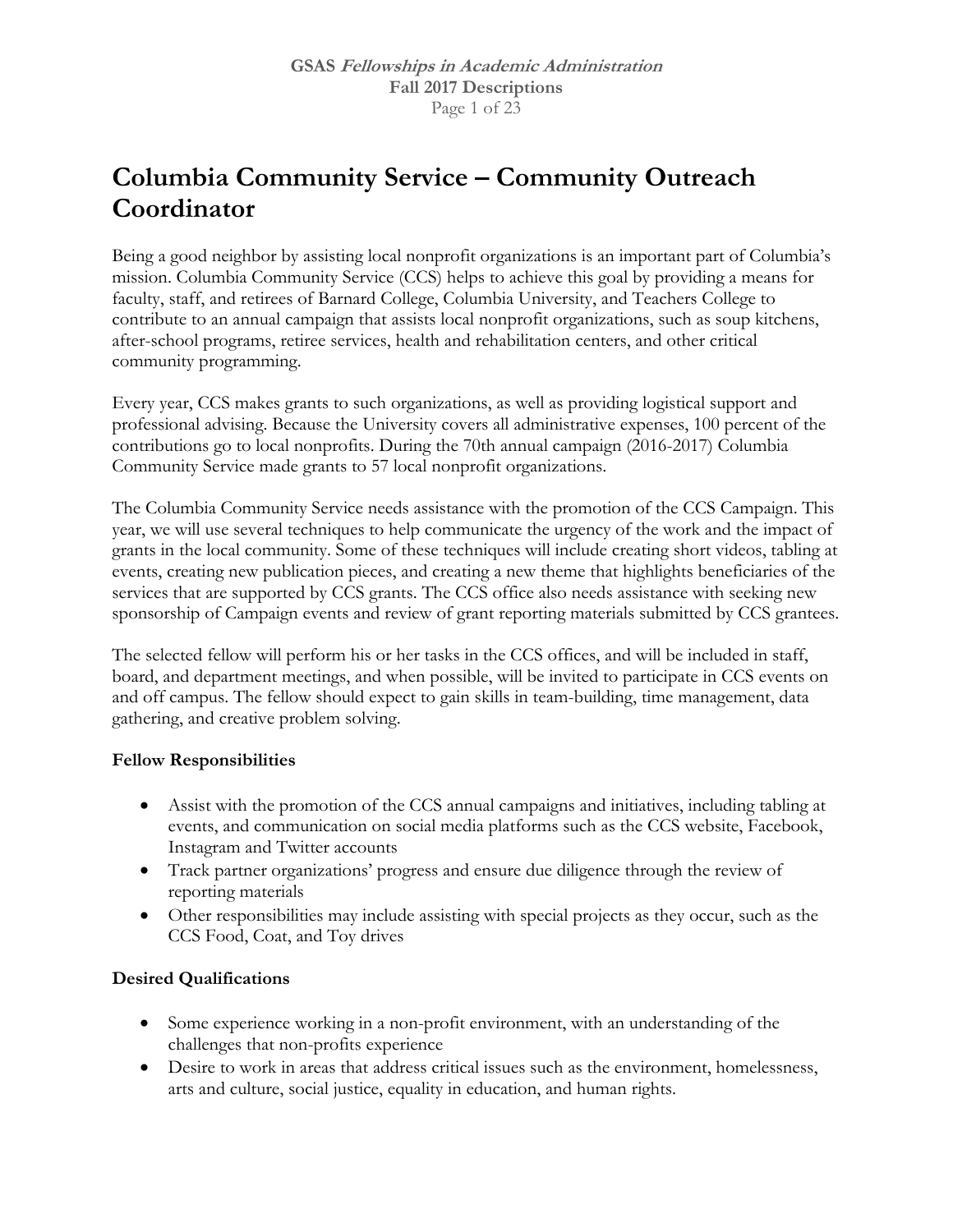#### **GSAS Fellowships in Academic Administration Fall 2017 Descriptions**  Page 2 of 23

- Some experience with grant writing is preferred but not mandatory
- Good project management, and written and oral communication skills

## **Expected Fellow Time Commitment**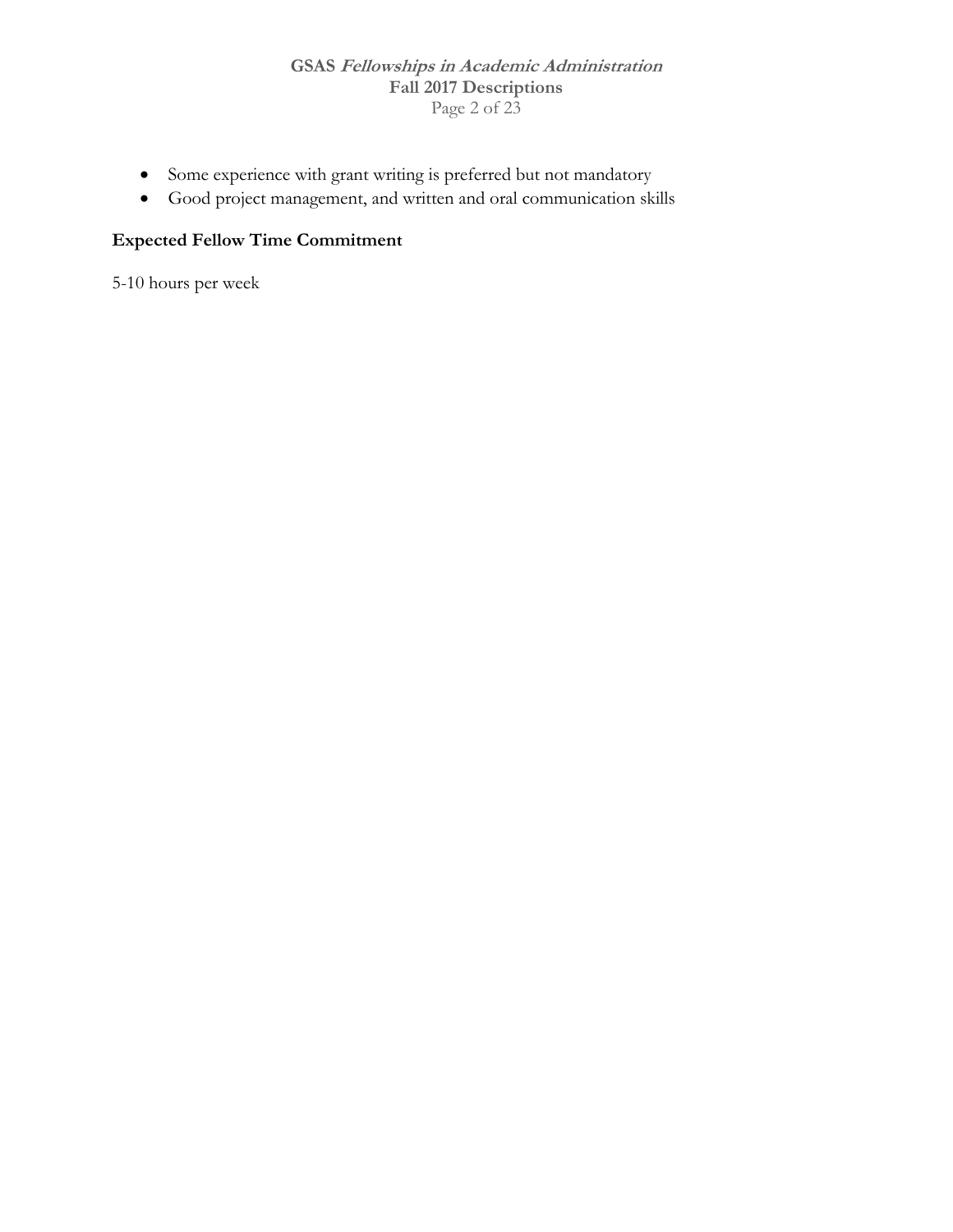# **Columbia University Press – Literature in Translation: Acquisitions and Marketing**

Columbia University Press seeks to enhance Columbia University's educational and research mission by publishing outstanding original works by scholars and other intellectuals that contribute to an understanding of global human concerns. The Press also reflects the importance of its location in New York City in its publishing programs. Through book, reference, electronic publishing, and distribution services, the Press broadens the university's international reputation.

Columbia University Press plays a major role in bringing international literature to Anglophone audiences. This list focuses on East Asian literature, a historic strength of both the University and the Press. We have recently added Russian literature in translation in the form of our Russian Library series. The fellow would assist with the formulation and implementation of a plan to better market these books, both to academic and non-academic audiences. This task requires an interest in course design, academic trends, and literary publications, and will encourage deeper contemplation of the relationship between the academy and the wider world.

The fellow will also be encouraged to weigh in on acquisitions decisions. The fellow will read book proposals and translation samples and help to decide how the Press can best allocate its resources on the translation list.

The fellow will be encouraged to attend editorial meetings and otherwise participate in the day-today workings of the Press. Informational interviews will be arranged on request with colleagues from different parts of publishing. The fellow will gain a holistic understanding of the academic publishing process, and will work directly with an acquisitions editor and a publicist, which will provide valuable cross-department experience.

The selected fellow should expect to gain first-hand knowledge of how book publishing decisions are made at a university press, copy-writing and marketing skills, an understanding of the role of publishing in the academy, and a deeper understanding of the ways academic knowledge contributes to the greater world.

- Research syllabi that include translated literature
- Write pitches for potential course adoption titles
- Research and brainstorm potential ancillary materials
- Suggest improvements to e-marketing and direct mail procedures
- Attend launch meetings with marketing and acquisitions teams
- Brainstorm general interest marketing plans with acquisitions editor and publicist
- Read and report on book proposals and translation samples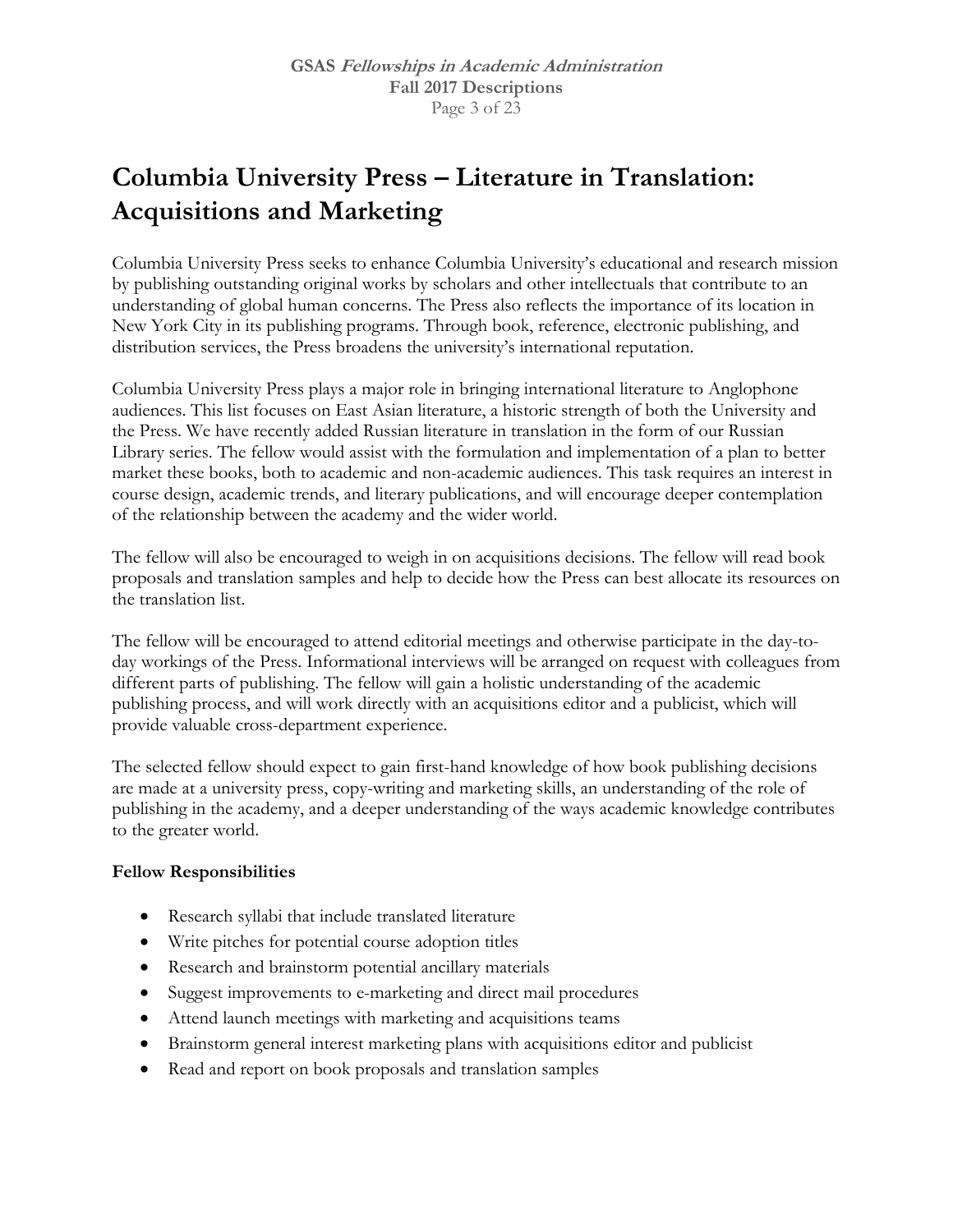#### **GSAS Fellowships in Academic Administration Fall 2017 Descriptions**  Page 4 of 23

## **Desired Qualifications**

- Knowledge of the academy
- Interest in translated literature
- Teaching experience
- Research and writing skills
- Knowledge of a second language preferred; Chinese, Japanese, Korean, and/or Russian would be particularly helpful

## **Expected Fellow Time Commitment**

8-10 hours per week, for one full day, or two half days; Please note that the Fellow will be expected to travel to the Columbia University Press offices at 61 W. 62nd Street, New York, NY 10023.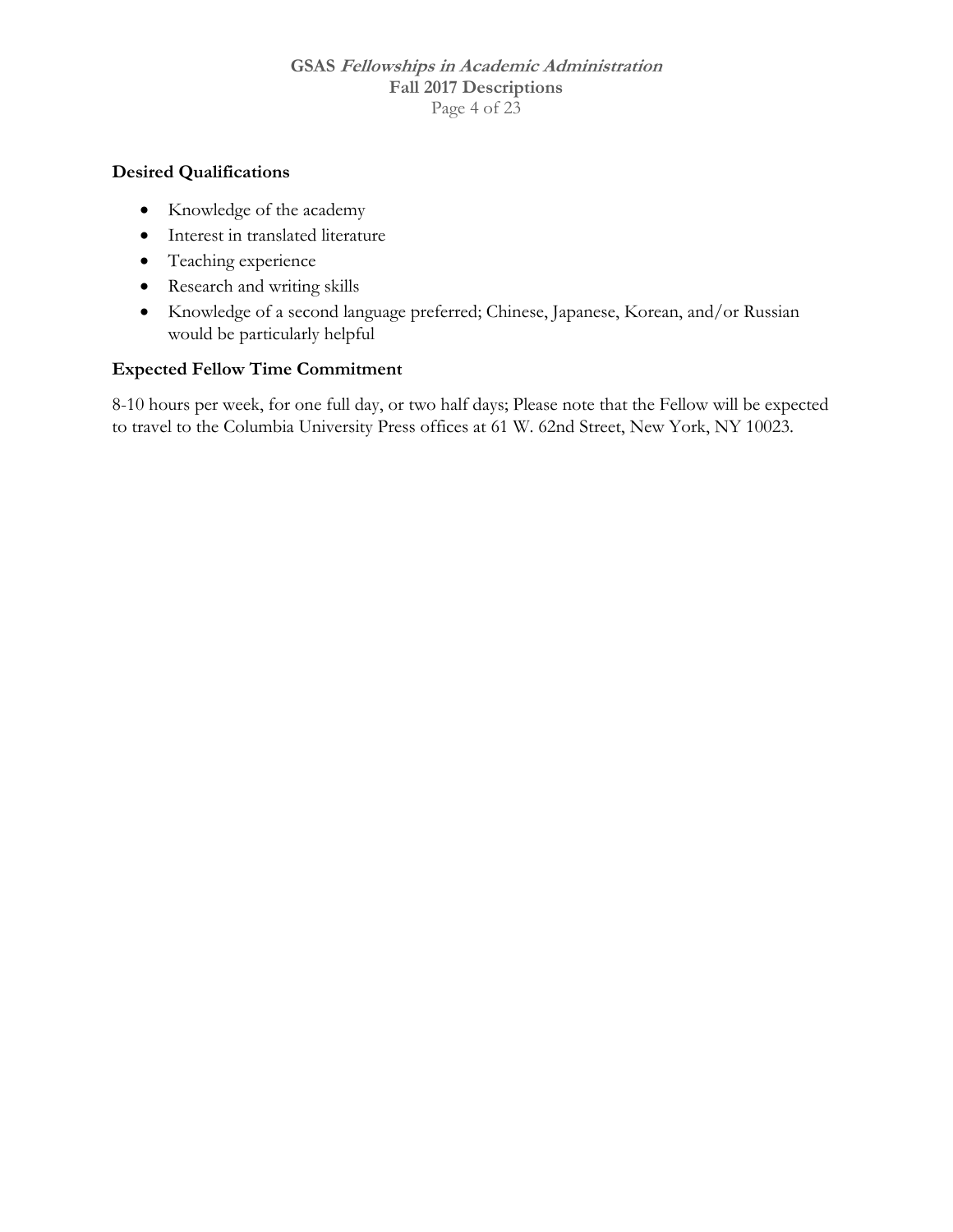## **Institute for Comparative Literature and Society – Global Language Justice, Medical Humanities, and Other Interdisciplinary Programming**

The Institute for Comparative Literature and Society is an interdisciplinary academic institute consisting of over 100 affiliated faculty members, 170 graduate students, and 40 undergraduates. One of the Institute's primary goals is to provide support for cross-disciplinary and cross-regional comparative work, acknowledging the force of recent changes in the humanities, the social sciences, law, architecture, and the performing arts. ICLS is both a full-fledged curricular and degree-granting unit and a research hub. The Institute offers undergraduate majors in Comparative Literature and Society and Medicine, Literature and Society, and graduate certificates in Comparative Literature and Society and Psychoanalytical Studies at the PhD level. ICLS is a participating member of the CHCI-Mellon Foundation Medical Humanities Project. Other current research initiatives include Bandung Humanisms, and a Mellon Foundation Sawyer Seminar in Global Language Justice.

In Fall 2017 and in addition to its regular programming, ICLS will start the NEH-funded curriculum development project in its Medicine, Literature and Society undergraduate major, and grow its Psychoanalytic Studies Program. Our graduate fellow will focus on assisting the development of these two projects but will have an opportunity to assist in all aspects of our administrative process. One should expect event planning, website maintenance, and other communication tasks that involve survey creation, analysis, and reporting. Additionally, the fellow will assist any faculty grant applications and other project proposals that arise during the semester.

The fellow should expect to learn the operational flow of an academic unit, and hone the skills needed for event planning, database and file organization, event/program promotion, and creating administrative reports. S/he will gain insights not only into curricular development, but also the processes involved with the emergence of new fields in the humanities. The graduate fellow should expect to work one-on-one with faculty on projects and sit in on planning meetings to gain an understanding for the culture of interdisciplinary collaboration.

#### **Fellow Responsibilities**

All responsibilities will be supervised by the Assistant Director and Coordinator:

- Support faculty projects with student surveys and data compilation (i.e., program and curricular research)
- Grant proposal copy writing and editing
- Promotional work: website editing, poster design, and listserv managing
- Travel and catering booking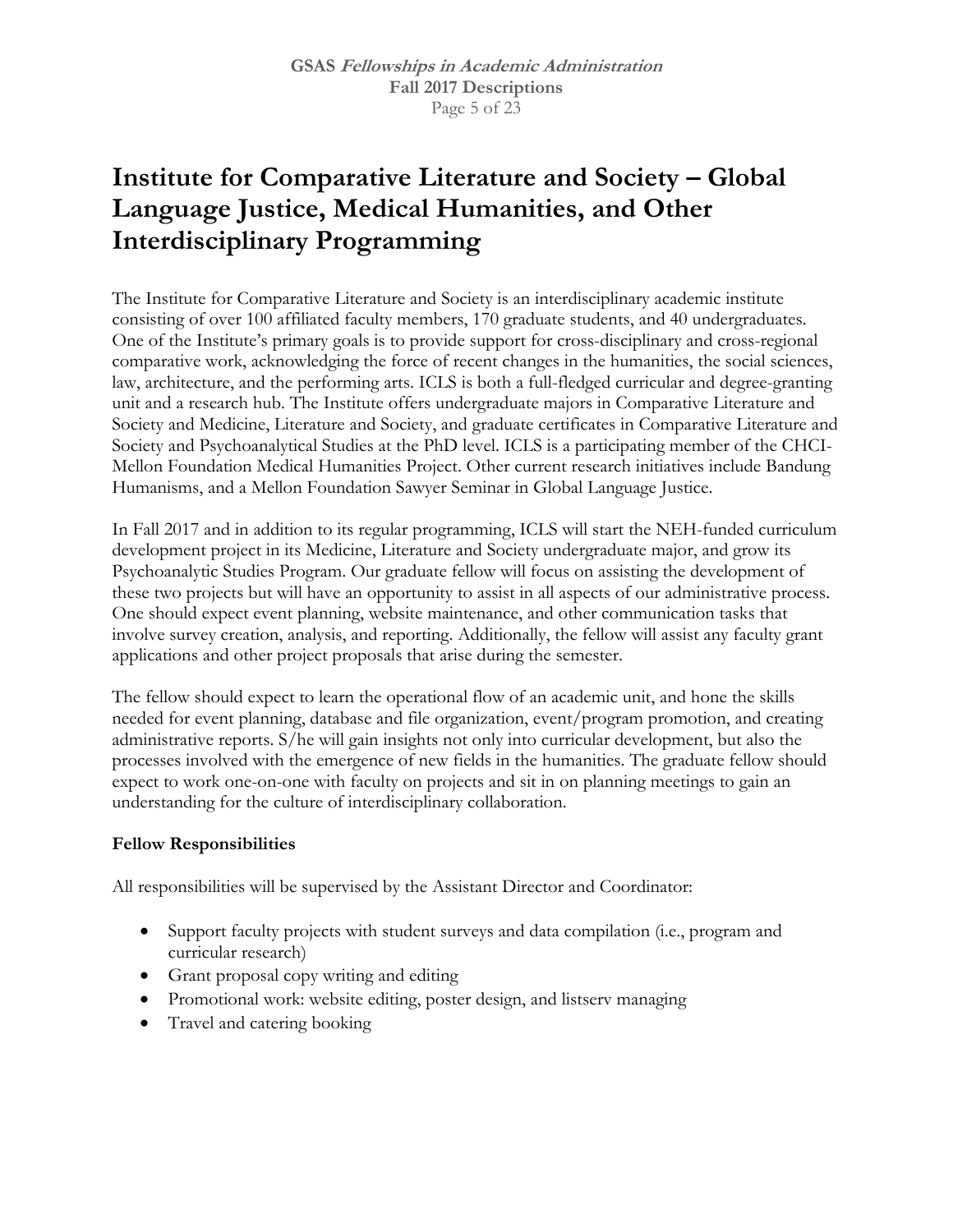#### **GSAS Fellowships in Academic Administration Fall 2017 Descriptions**  Page 6 of 23

## **Desired Qualifications**

- Fellow should be reliable, detail-oriented, and a strong communicator
- Skills in Excel, Adobe Photoshop and InDesign are a plus

## **Expected Fellow Time Commitment**

8 hours per week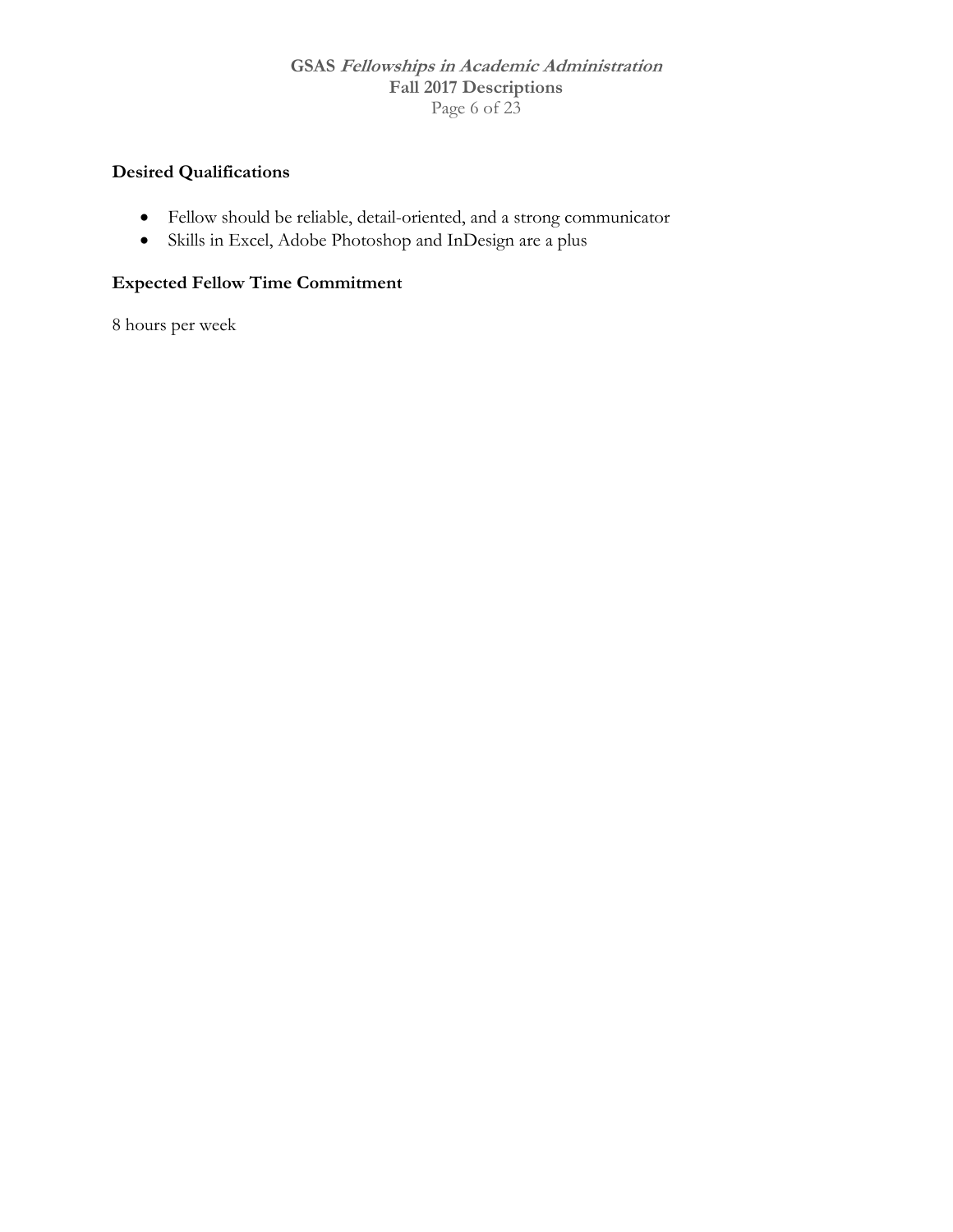# **Institute for the Study of Human Rights – 2017 Human Rights Advocates Program**

Established in 1978 at Columbia University, ISHR is committed to three core goals: providing excellent human rights education to Columbia students, fostering innovative interdisciplinary academic research, and offering its expertise in capacity building to human rights leaders, organizations, and universities around the world. Current activities include: a peace building program, an Indigenous Peoples' Issues Lecture Series, a Visiting Scholars Program, a human rights education program and an annual summer school.

The Human Rights Advocates Program (HRAP) is the flagship training program of ISHR. HRAP targets proven grassroots human rights leaders around the globe as well as marginalized communities in the U.S. The Program features a four-month residency at Columbia University with a structured curriculum of advocacy, networking, skills building, and academic coursework tailored to the Advocates' professional interests and needs. Since HRAP was founded in 1989, 308 advocates from 88 countries have honed their skills, gained knowledge and expanded their networks through the program. The 2017 cohort will include human rights advocates from countries including Uganda, Mexico, Ukraine, Burundi, Indonesia and Kenya.

The selected fellow will support participants in the 2017 HRAP program by assisting with the composition of individual essays for publication in the annual HRAP report, which receives wide distribution to the human rights community in the USA. After establishing some rapport with the advocates, the fellow will film and edit short video interviews with the 2017 cohort, for the HRAP channel on YouTube. Finally, the fellow will assist with preparations for 2018 HRAP cohort, by surveying alumni on human rights issues, and preparing a short report of findings. The Director of the HRAP program will make every effort to introduce the fellow to key partners at various schools at Columbia. The fellow is also welcome to attend workshops and networking meetings with the 2017 HRAP participants with prior approval from host organizations—these may include Human Rights Watch, WITNESS and Amnesty International in New York.

#### **Fellow Responsibilities**

- Assist 2017 HRAP participants with the composition of individual essays on why they became human rights advocates
- Film and edit short video interviews with 2017 HRAP participants for positing on YouTube
- Survey HRAP alumni on at least two human rights issues and prepare short reports on the findings

## **Desired Qualifications**

- Superior oral and written communication skills
- Excellent organizational and analytical skills; strong attention to detail
- Comfort with filming short videos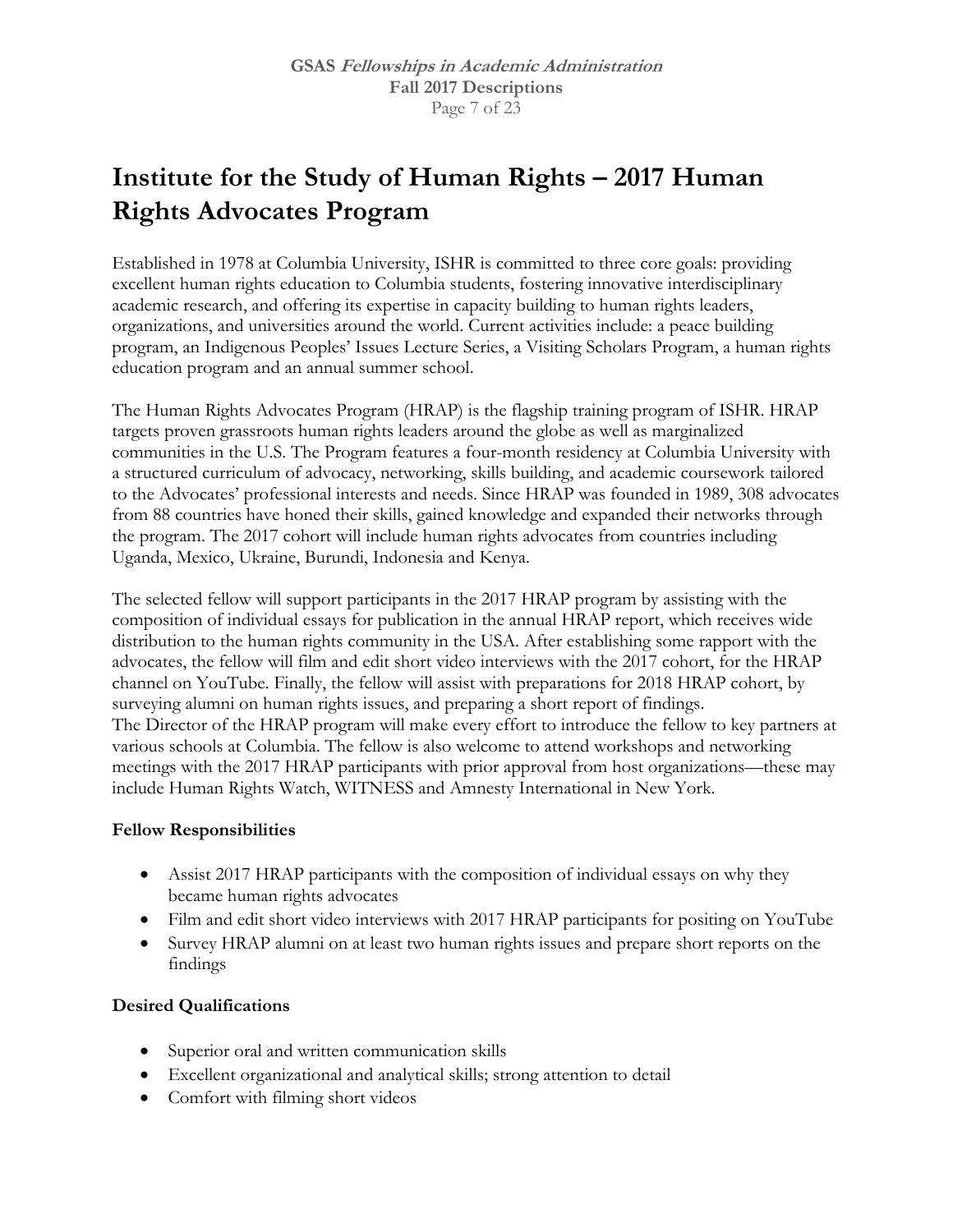#### **GSAS Fellowships in Academic Administration Fall 2017 Descriptions**  Page 8 of 23

- Experience working with diverse student population
- Unending supply of good will, patience, empathy and humor
- Interest or previous experience in human rights preferred
- Spanish or French fluency preferred

## **Expected Fellow Time Commitment**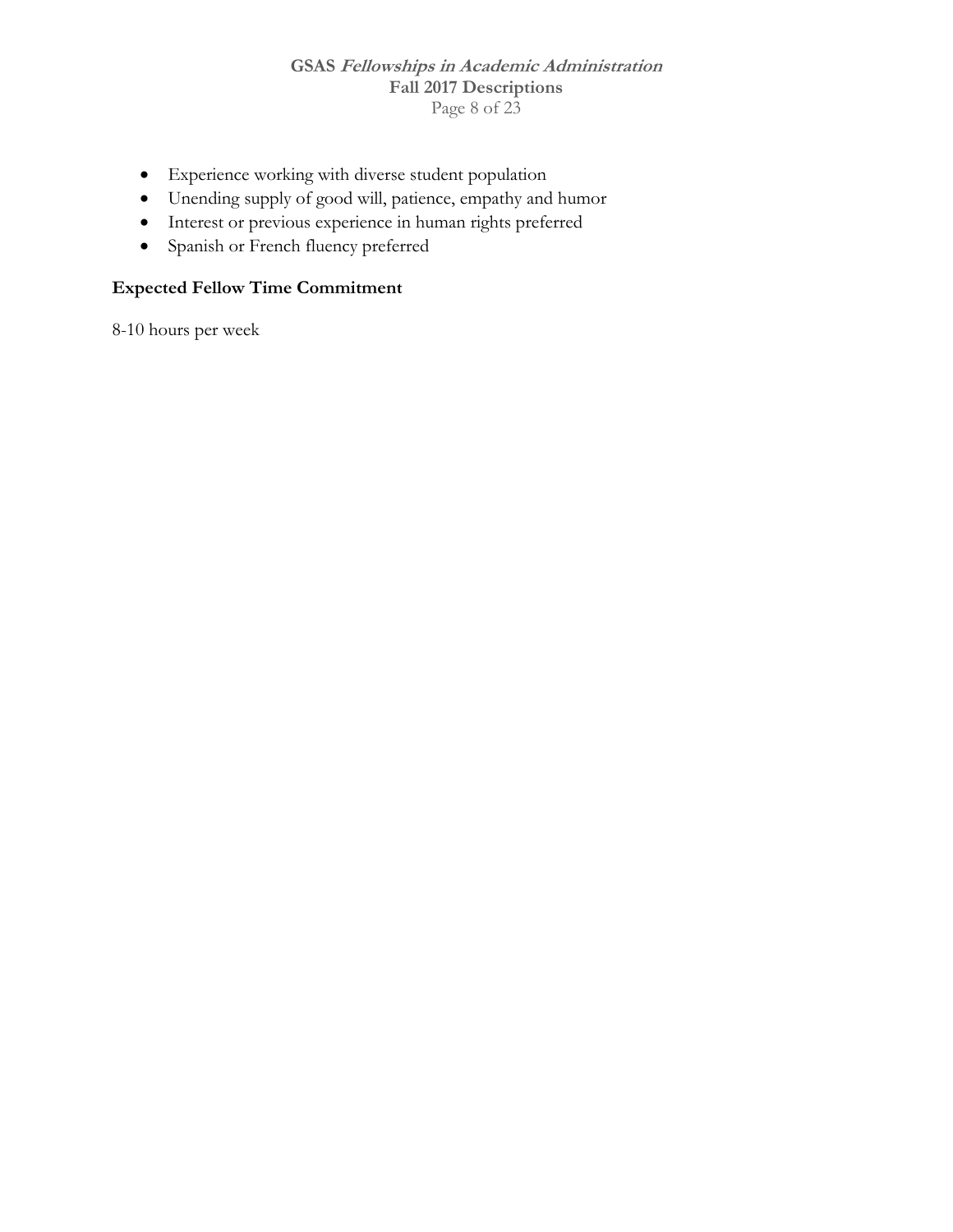## **Mailman School of Public Health – Researching and Designing New Educational Offerings**

Since 1922, the Mailman School has been at the forefront of public health research, education, and community collaboration. Addressing everything from chronic disease to HIV/AIDS to healthcare policy, the School tackles today's pressing public health issues, translating research into action.

The Mailman School enrolls approximately 1,500 graduate students each year in Master of Public Health, Master of Science, Master of Health Administration, PhD and DrPH programs. As a professional graduate school, educational programs are designed to meet the needs of the changing public health and healthcare markets. The Mailman School of Public Health is one of four professional schools that make up the Columbia University Medical Center (CUMC) along with the College of Physician and Surgeons, the School of Nursing and the College of Dental Medicine.

The fellow will work directly with the Vice Dean of Education, along with a project manager, to conduct market research and program planning for new degree and educational options, including standalone certificate programs, online education, executive education, and continuing training for the public health and healthcare workforce. The goal of this project is to establish new revenue opportunities through expansion of existing educational program and development of new programs aimed at attracting new constituents. This may including the following objectives:

- Establish new non-degree/non-credit earning opportunities that build on world-class training expertise at Mailman
- Enroll new audiences into existing certificate programs
- Expand executive education opportunities that offer programs on evenings and weekends when space is available
- Develop on-line education programs (both degree and non-degree earning) to reach new domestic and global audiences
- In collaboration with Columbia's Global Centers and Mailman's existing Global partners, adapt existing degree and non-degree programs to be delivered in international settings

The fellow with have an opportunity to spend time one-on-one with key leaders in the School of Public Health, including the Vice Dean of Education, the Dean of Students, the Dean of Career Services, etc., and will be invited to attend leadership meetings at the Mailman School and at CUMC. The fellow will also participate in regular team meetings of the Office of Education and will have the opportunity to attend meetings with key administrators with faculty and students throughout the school. The Vice Dean of Education will work to arrange additional informational interviews with colleagues throughout the CUMC. The fellow will also have opportunities to have informational interviews and receive career advising from senior leadership. Additionally, the School has multiple events and activities that bring acclaimed speakers in public health from all over the world. The fellow would have the opportunity to attend talks and programs of interest to their career.

The Fellow should expect to gain knowledge of curriculum design, project management, and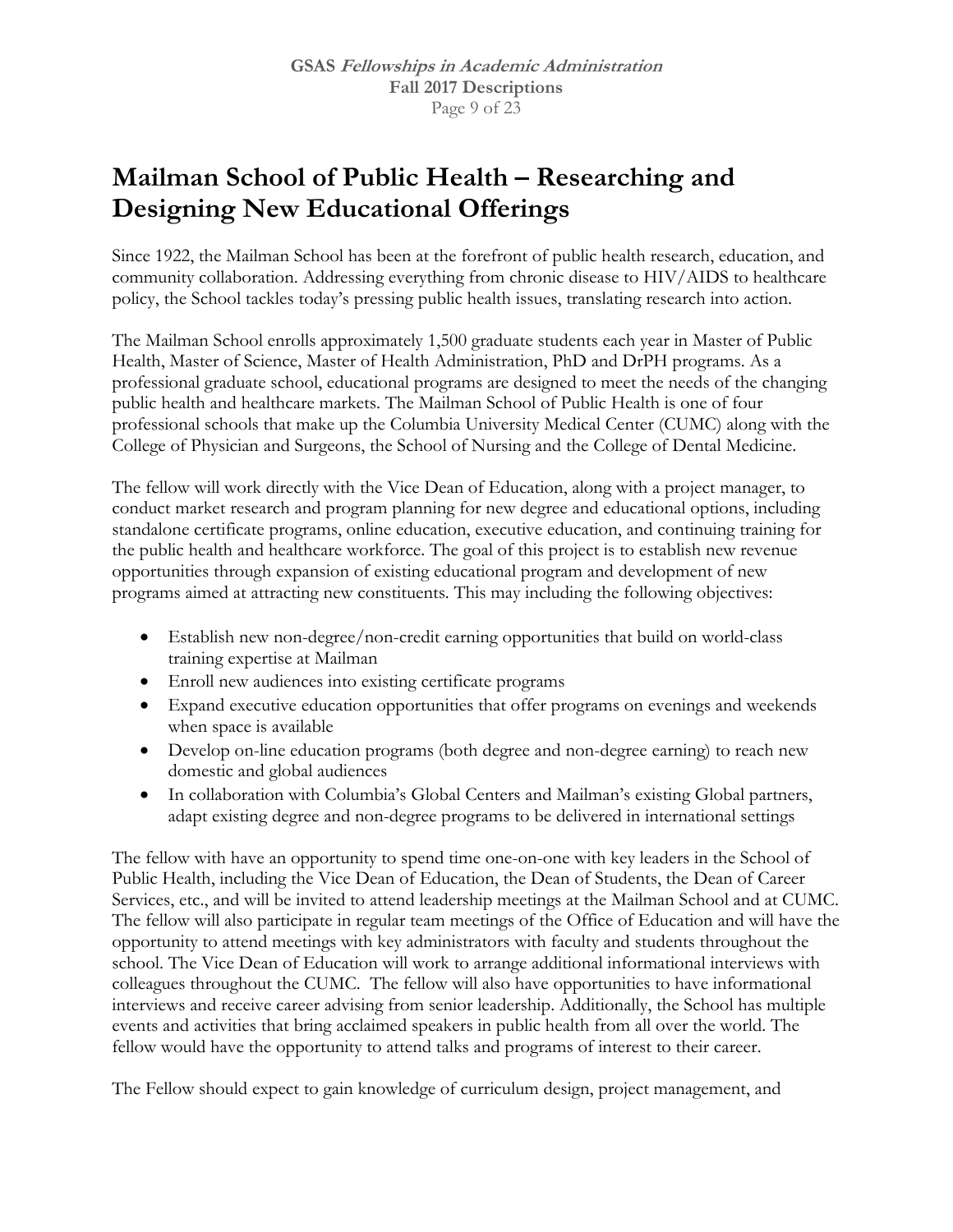#### **GSAS Fellowships in Academic Administration Fall 2017 Descriptions**  Page 10 of 23

qualitative/quantitative research, as well as understanding of rules and regulations regarding the design of new courses and educational programs.

## **Fellow Responsibilities**

- Qualitative research, including key informant interviews with peer institutions to gather market data and create a benchmarking report
- Review existing curriculum offers at the Mailman School
- Meet with Mailman school leadership, faculty and students to assess new course offerings and potential new programs
- Analyze data from a recent survey of Mailman alumni as well as employers of graduates to determine any gaps in the existing curriculum
- Review the literature regarding public health workforce trends and training needs
- Work with financial team on business plans assessing financial feasibility of new educational offerings
- Create program plans, including curriculum designs
- Gain an understanding of the New York State and the Columbia University approval process for new educational offerings
- Prepare presentations on new educational offerings for school audiences including faculty and departmental leadership
- Work on draft proposals to be submitted for approval to curriculum committees at Mailman and Columbia.

## **Desired Qualifications**

- Experience with qualitative and quantitative research, and literature reviews
- Background with conducting and coding key informant interviews preferred but not required
- Strong writing skills
- Project management abilities
- Background in creating or conducting presentations
- Interest in the field of public health or healthcare
- Interest in curriculum design and educational administration
- Ideally, experience with Excel, Word, PowerPoint, and SPSS or SAS, possibly Atlas.ti

## **Expected Fellow Time Commitment**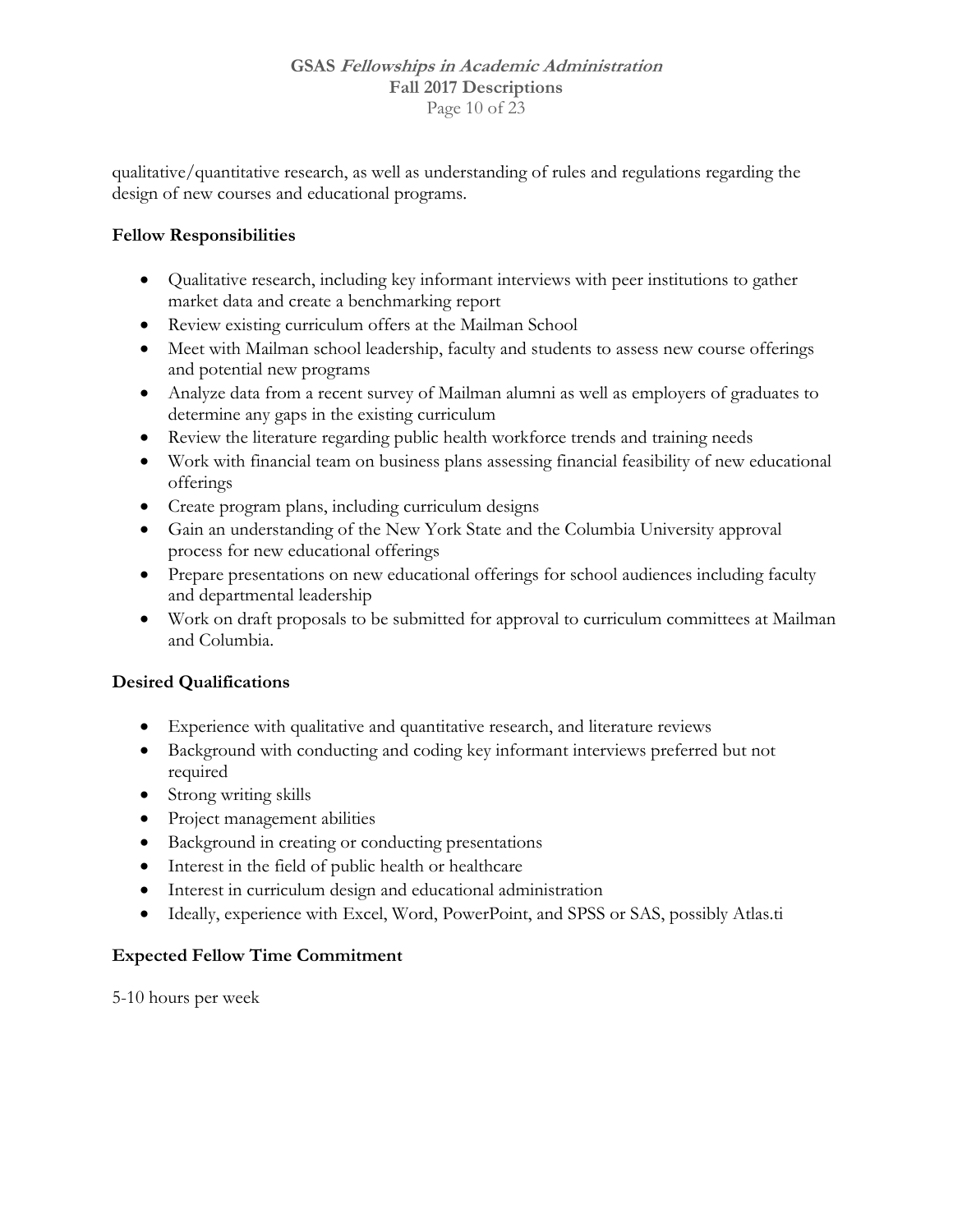## **Office of Academic Planning and Administration, Columbia College – Committee on Instruction Archiving Project**

Academic Planning and Administration (APA) manages the development and administration of academic curricula, policies, and procedures for Columbia College; provides direction and support for our Core Curriculum; oversees the academic advising of our students; and assists the faculty of Columbia University in their exceptional work with our undergraduates.

A key committee that Academic Planning and Administration supports is the Committee on Instruction. The Committee on Instruction (COI) is responsible for approving proposals for new majors and other academic programs, new courses, and policy changes. The COI is a joint Columbia College and School of General Studies committee.

The Fellow's project will consist of support of the Committee on Instruction. The fellow will create an archive of COI decisions, and thus develop an understanding of the ways that curriculum and academic policy are developed, as well as gain insight into the course approval process— from initial course proposal, until the course appears on the Directory of Classes and in the Columbia College Bulletin. APA will ensure that the fellow builds a knowledge base about academic administration not only through the independent work of cataloguing the COI files, but also through frequent conversations with Lisa Hollibaugh, Dean of Academic Planning and Administration, and Amy Kohn, Assistant Director of Academic Planning and Administration.

The fellow will attend certain meetings of the curricular coordination subcommittee of the COI, as well as certain meetings of the APA staff. The fellow will be given the opportunity to have informational conversations with the administrative directors of the Core Curriculum and the Center for Student Advising, as well as with staff in other College administrative offices (e.g., Communications, Student Engagement) in order to learn about the broad variety of roles that administrators can play in an institution.

The selected Fellow will gain valuable knowledge of the workings of the Columbia College and School of General Studies Committee on Instruction, particularly with regard to the processes by which colleges and universities develop degree requirements and academic policies. The fellow would also develop an understanding of the collaboration between the Faculty of Arts and Sciences and the College, with particular emphasis on the way that the administration of the College provides structure and support for the faculty as teachers.

- Assist in research projects to support COI policy discussions (e.g., degree requirements or academic policies at peer institutions)
- Assist in recent projects to support academic departments in their development of undergraduate curricula (e.g., establishing the dates that the Astrophysics, Biophysics, and Chemical Physics majors were first introduced)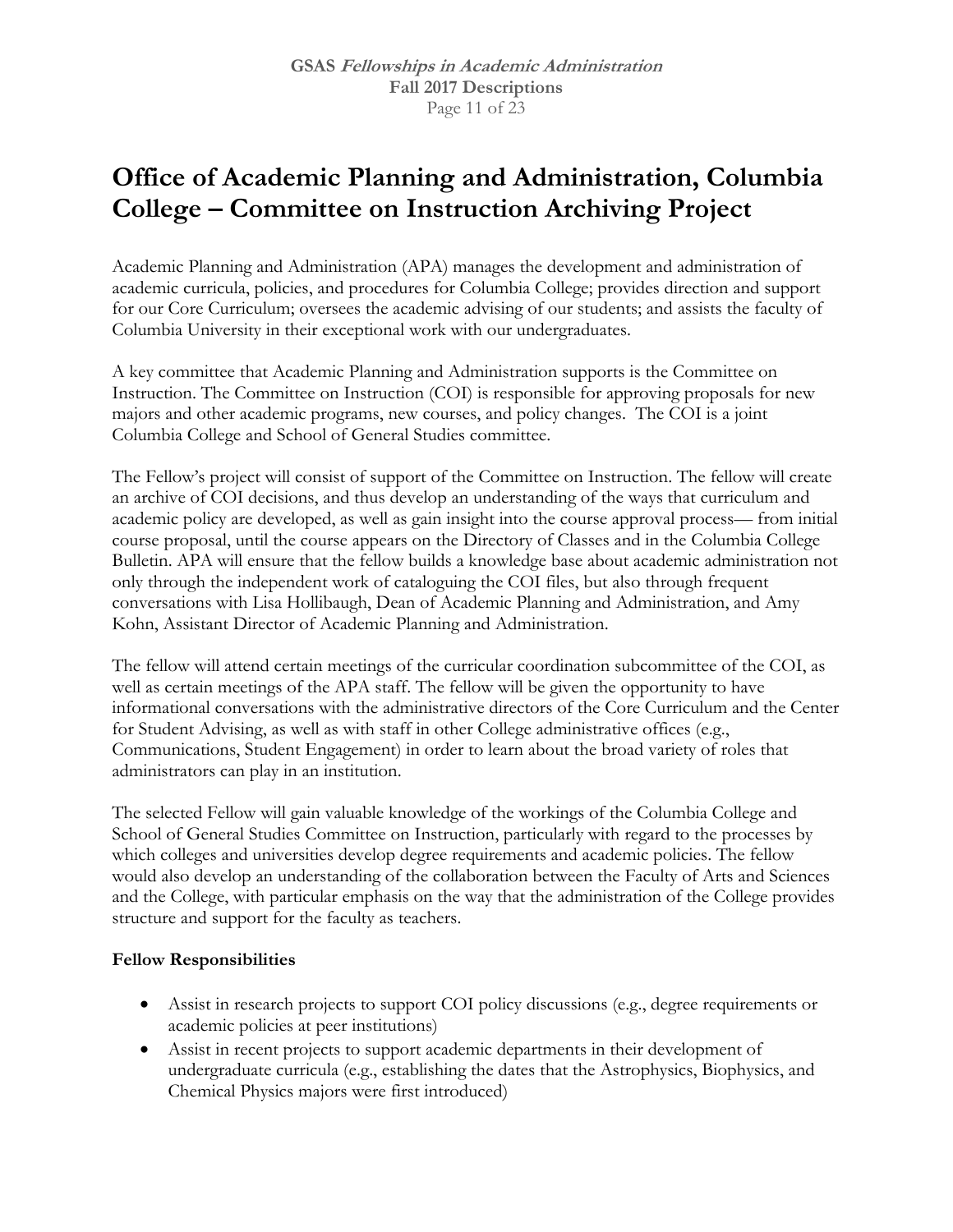- Create searchable archives of the Committee on Instruction's decisions, course proposals, meeting minutes, and other information
- Assist in the organization of materials for Committee of Instruction meetings (e.g., preparing draft policy documents and course proposal packets)

## **Desired Qualifications**

- Strong organizational and computer skills (Excel, Google Docs)
- Willingness to learn
- Ability to work well as part of a team

## **Expected Fellow Time Commitment**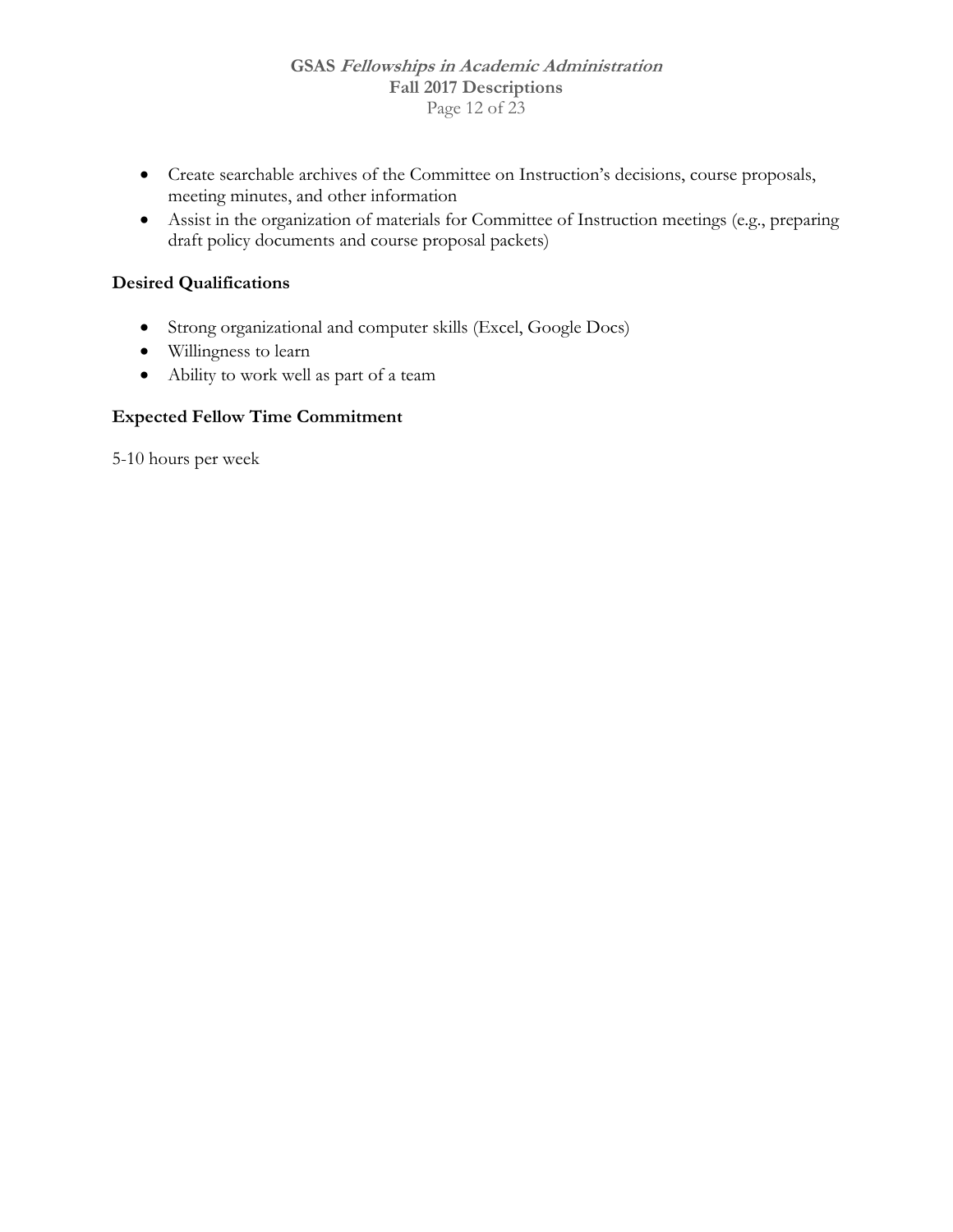## **Office of the Executive Vice President for Research – An Introduction to Corporate Research Sponsorship: A Primer**

The Office of the Executive Vice President for Research is responsible for stewarding, protecting, and expanding University-wide research, and the faculty, postdocs, and research scientists that constitute this community. The larger office is primarily involved in compliance—environmental health and safety, animal controls, IRB, etc. - but we maintain a robust fundraising and communications arm designed to aid faculty in developing new grant proposals, relating with extramural sponsors, and strategically planning across schools, departments, and campuses.

Corporate sponsorship—meaning having private companies fund new research projects—is an underrepresented effort across Columbia University, as our core strengths are in soliciting the federal government, private foundations, and individual donors. This historically small focus does inadequate justice both to Columbia's range of research excellence, and to its location in a global commercial hub. We suspect that faculty do not solicit private industries for funding because these are atypical sponsors—in short, we suspect that faculty do not know how to fundraise with corporations. We would like to teach them.

This project is to develop a primer—a website with recommendations for how to approach submitting a proposal to a corporation, in terms of language, highlighting important information, understanding unique expectations, and utilizing administrative resources across the University. This information will be gleaned through web research, and extensive interviews with faculty and administrators across all campuses.

The fellow will be mentored via weekly check-in meetings, and will attend each faculty and staff interview, which will afford unique and valuable relationships with senior employees of the university. The fellow will also have an active role within the larger Office of the Executive Vice President for Research, which will involve indirect and less frequent mentorship by two executive directors and one associate director.

The selected fellow will gain vast insight into the world of research funding, which is invaluable for those seeking future employment as faculty, staff researchers, or general administrators in higher education. Specifically, the fellow will learn about qualitative research (namely interviewing), manuscript editing, business writing, and web design. This position will bring the Fellow into close contact with multiple factions across the entire university.

- Conduct web research
- Develop interview questions, and communicate with faculty and staff interviewees
- Draft a final narrative
- Depending on time and interest, engage in web development, graphic design, quantitative analysis via Excel, and present findings to senior leadership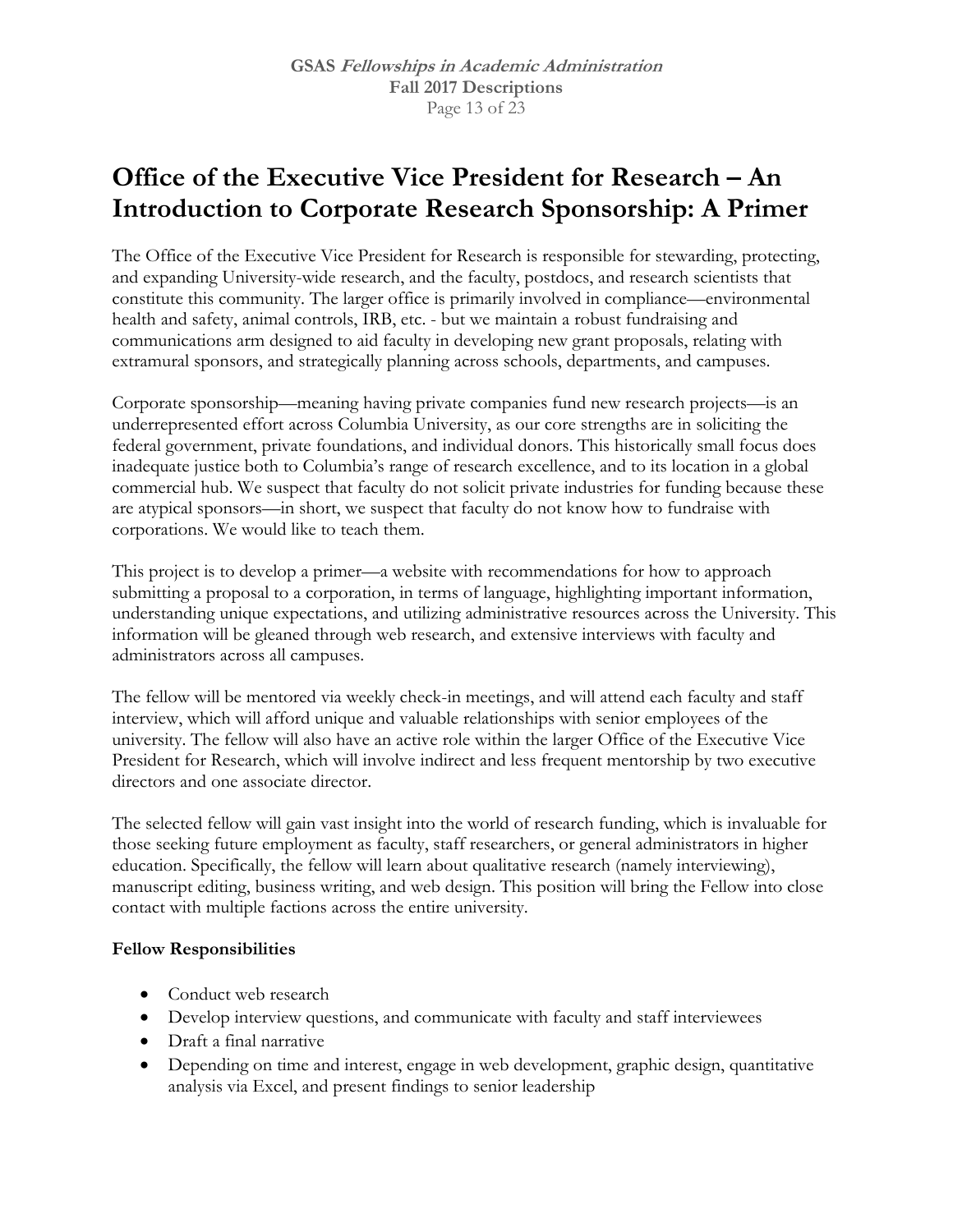#### **GSAS Fellowships in Academic Administration Fall 2017 Descriptions**  Page 14 of 23

## **Desired Qualifications**

- A background in the sciences, engineering, and/or medicine is useful but not necessary
- Prior experience with promotional writing, entrepreneurship and/or web development is also useful but not necessary

## **Expected Fellow Time Commitment**

10 hours per week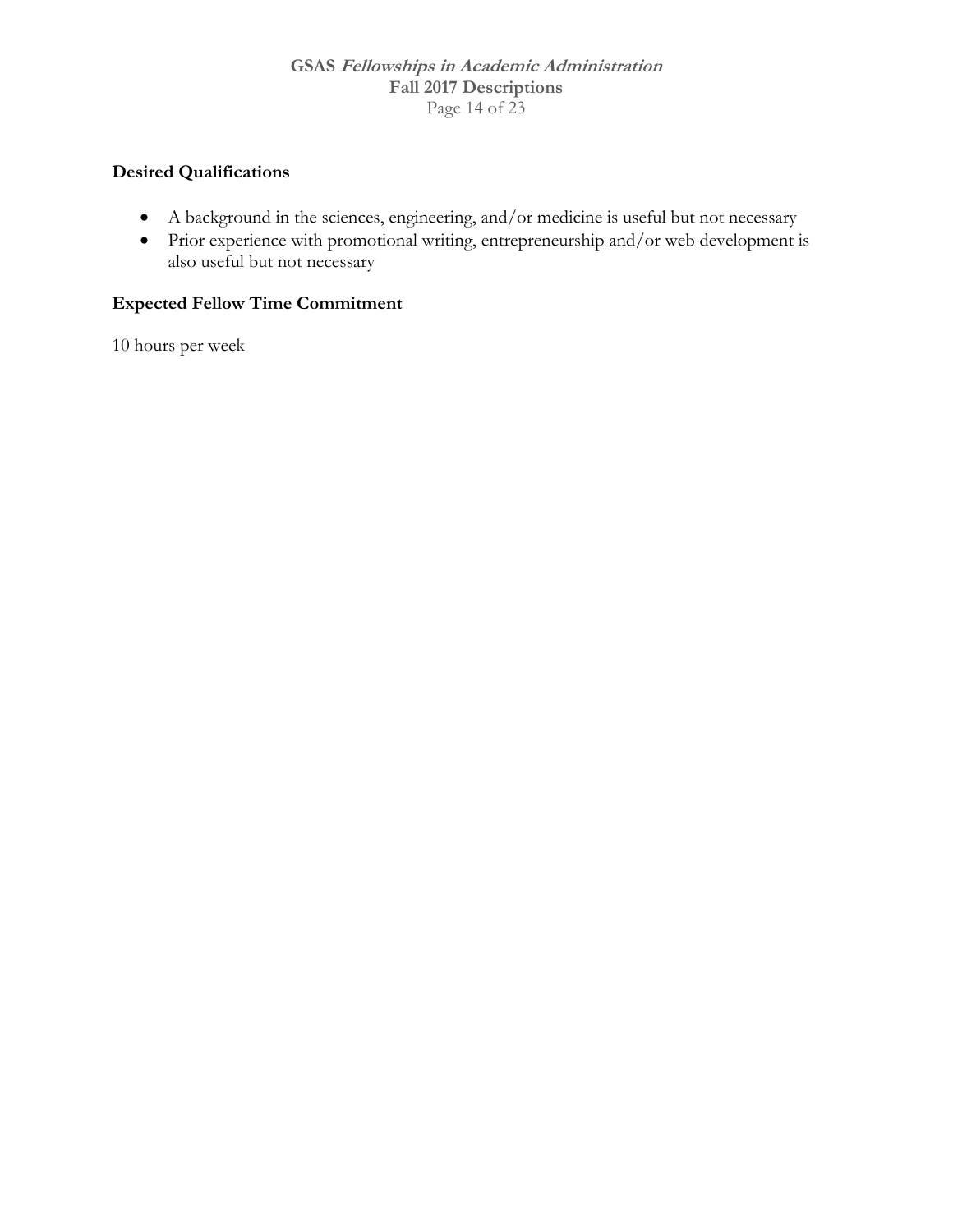## **Office of Planning and Institutional Research – Data Visualization**

The Office of Planning and Institutional Research (OPIR) has three primary missions.

First, OPIR provides the Provost and other senior administrators with planning information that is used in managing the university and in making decisions about its policies and goals. Planning information includes historical and current information about Columbia, comparisons across peer institutions, and data from surveys of faculty, staff, students and alumni. In addition to gathering and organizing relevant facts and figures, OPIR uses these data to carry out research and analyses regarding issues of importance to the university.

Second, OPIR is responsible for broadening the general knowledge and understanding of the university and its activities. The office maintains the university's on-line Statistical Abstract as well as a brief Columbia fact sheet. OPIR coordinates university reporting to governmental agencies and provides data to publishers of college guides. The office represents the university in several organizations of selected colleges and universities for the purpose of exchanging information.

Third, OPIR supports the University's efforts to assess learning outcomes for our students. We are working to gather learning outcomes plans from every degree-granting program at the University, develop an institution-wide structure within which this kind of assessment will take occur, and establish a survey research function within the office.

To these ends, OPIR works cooperatively with units within the Provost's Office as well as a wide range of other university offices in the Arts & Sciences, Columbia College, SEAS' Office of the Dean, the University Senate, various offices under the Executive Vice President for Administration, as well as individual schools' administrative offices.

The Office of Planning & Institutional Research (OPIR) is looking for a fellow to assist with the development of interactive data visualizations using faculty, staff, and student trend data that currently populate our Statistical Abstract (http://www.columbia.edu/cu/opir/abstract.html).

The fellow's primary project will focus on assembling data used in the Statistical Abstract, designing appealing and accessible reports that can be updated annually. S/he should expect to receive invitations to relevant office meetings, including OPIR staff meetings; informational interviews as appropriate, and guidance around institutional research as a career path.

- Research best practices in data visualization for higher education
- Work with the OPIR staff to design an annual report template
- Compile trend data
- Assess opportunities to automate updating the reports as much as possible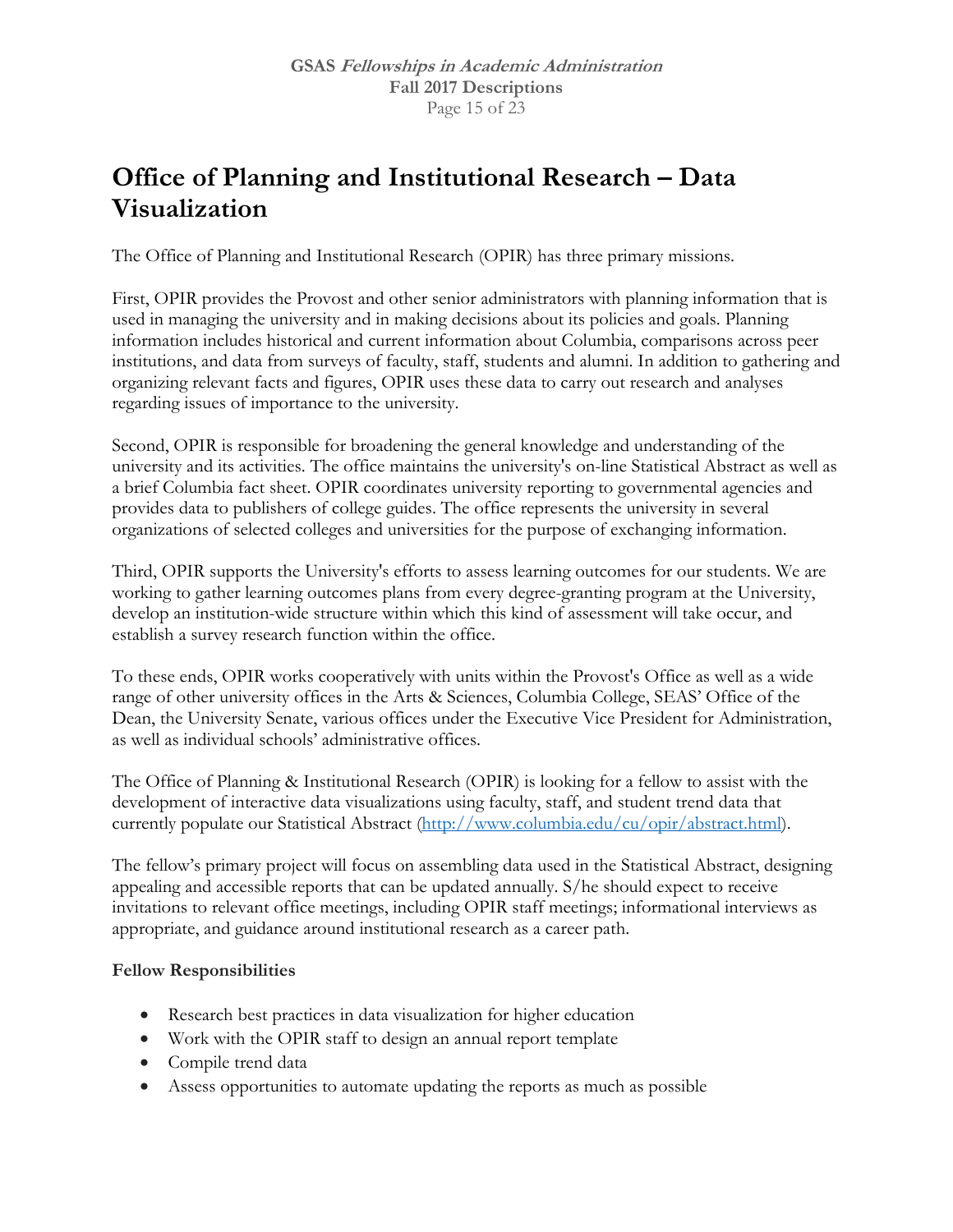#### **GSAS Fellowships in Academic Administration Fall 2017 Descriptions**  Page 16 of 23

Perform other tasks as needed

## **Desired Qualifications**

- Strong understanding of and interest in best practices in data visualization
- Experience with visualization software such as Tableau or Power BI; statistical software such as R; and SQL
- Excellent written, oral communication, and interpersonal skills
- Ability to work independently and collaboratively
- Experience in social or data science preferred

#### **Expected Fellow Time Commitment**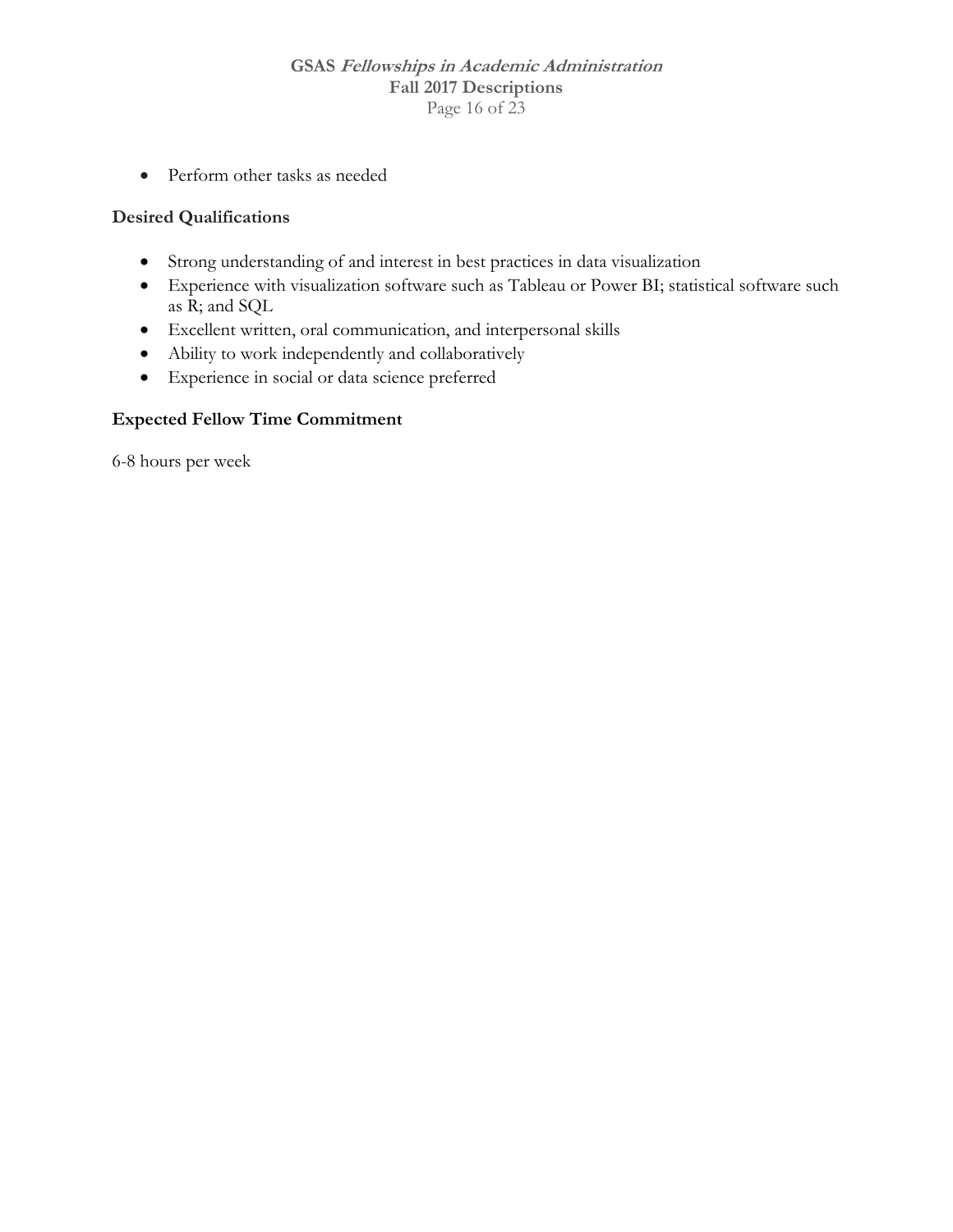## **Office of Postdoctoral Affairs – Postdoctoral Benefit Benchmarking and Policy Initiation**

The Office of Postdoctoral Affairs (OPA) has a mission to holistically support and assist Columbia University Postdocs (~1500 across all campuses) in their professional training and development, as well as to offer in depth guidance and resources to the Columbia University community on matters pertaining to postdoctoral affairs. OPA carries out this mission, in part, through designing and organizing career and professional development programs for the University's Postdocs. Additionally, OPA is engaged a wide range of activities that are focused on enhancing and reinforcing a supportive and inclusive postdoctoral training environment at Columbia University. OPA also facilitates the recruitment and retention of outstanding Postdocs.

OPA has two important policy initiatives that may interest doctoral students. The majority of Postdoctoral offices focus on two main areas: Postdoctoral Affairs and Career/Professional Development. In this project, the fellow would begin by benchmarking two important policies (Parental Leave and Teaching Opportunities) that affect many Postdocs, against our peer institutions. The fellow would liaise with peers to collect the data and then present the findings to the Director. Under the guidance of the Director, the fellow will draft potential policies to put Columbia at or above the standards of our peers. These findings would then be presented to highlevel stakeholders within various offices. This type of work is essential to maintain and recruit Postdocs and to keep Columbia at the top among research institutions.

The selected fellow will meet one-on-one weekly with the Director and will be invited to higher-level meetings, departmental events, and workshops when appropriate. If time permits, the fellow may initiate a new project based on his or her interests. The fellow should expect to gain a greater understanding of institutional structure, academic affairs, and policy interpretation and design.

## **Fellow Responsibilities**

- Benchmark specific Postdoc benefits and ancillary programs at similar institutions
- Design, collect, and present data to the Director and potentially other university stakeholders
- Liaise with other Columbia University offices to collect information and feedback
- Draft formal policy and edit as feedback is collected and in accordance with laws pertaining to specific policies
- Represent Columbia University's Office of Postdoc Affairs in a positive manner

## **Desired Qualifications**

- Genuine interest in creating an even better training environment for Postdocs
- Excellent interpersonal skills and ability to deal effectively with individuals at all levels (faculty, staff, deans, etc.)
- Self-motivation and ability to work independently
- Strong verbal and written communication skills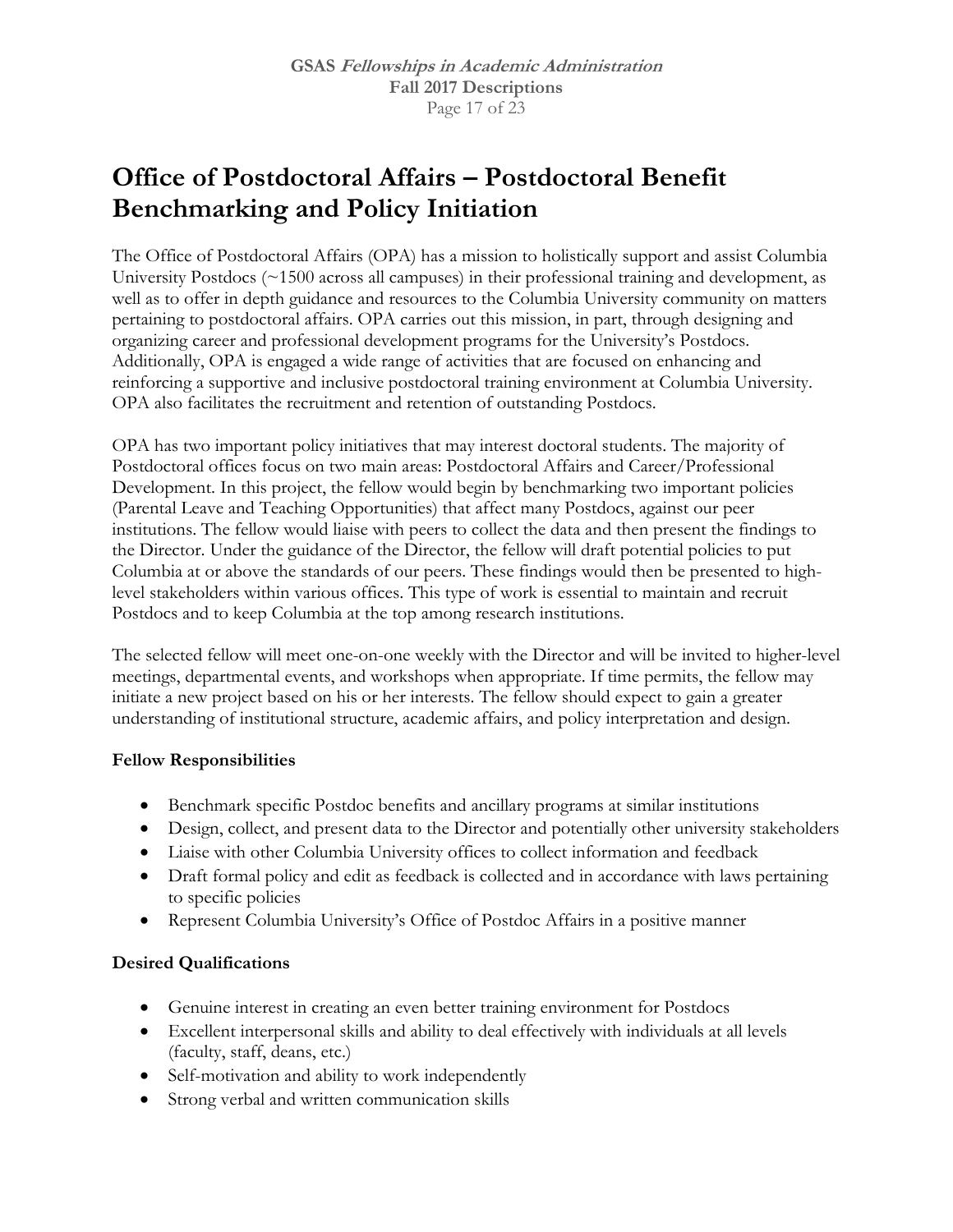#### **GSAS Fellowships in Academic Administration Fall 2017 Descriptions**  Page 18 of 23

Proficiency in computer applications such as Microsoft Office, Word, Excel and PowerPoint

## **Expected Fellow Time Commitment**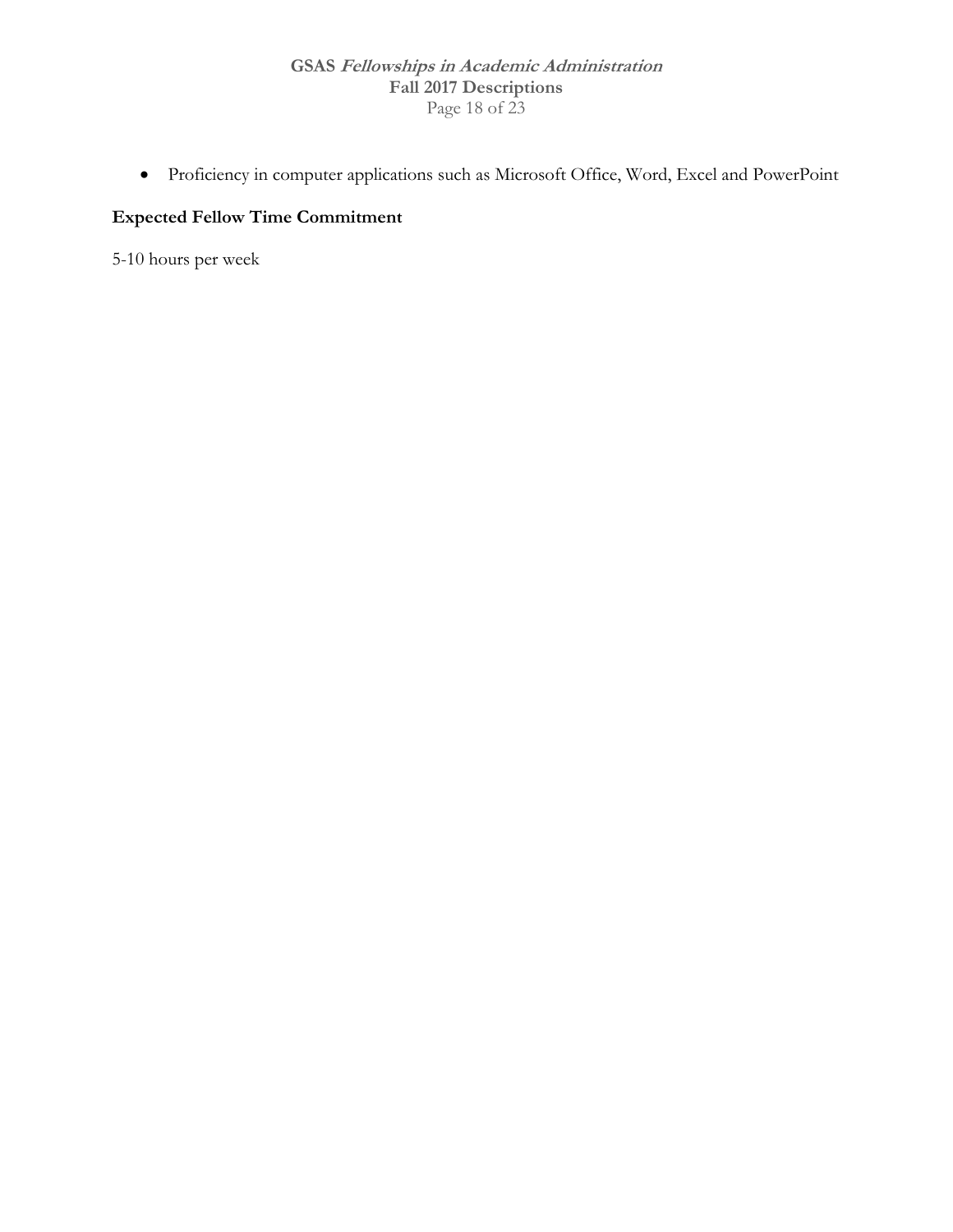## **Office of Work/Life – Work/Life Utilization Analysis**

Columbia University's Office of Work/Life fosters the well-being of the Columbia community and its people in their pursuit of meaningful and productive academic, personal and work lives. The Office of Work/Life sits under the Office of the Provost, and reports directly to the Vice Provost for Administration and Planning. Much of the office's work is designed to support faculty recruitment and retention, though programs and services are available for staff and graduate students, in addition to faculty.

Work/Life programs and services include: School and Child Care Search Service, Housing Information and Referral Service, Faculty Spouse/Partner Dual Career Service, Breastfeeding Support Program, Back-Up Care Program, and Wellness Program. Please see the Work/Life website for more details. The work of the office is multi-faceted and so expertise from all academic disciplines will be applicable to a variety of projects. Fellows will find engaging ways to apply their knowledge to new learning experiences. There are opportunities to work with Work/Life's subject matter experts, conduct research independently, and learn about academic administration.

The Office of Work/Life works with faculty, staff, and students from across the university in a variety of capacities; from individual consultation, to program participation, to workshop attendance. The Work/Life team manages their caseloads with Salesforce, a cloud-based CRM.

The fellow will develop reports that allow the office to more efficiently and effectively evaluate office utilization. The fellow will then conduct an analysis of the available information to understand demographics, type of service/programs used, and use across services. Through this project, the Fellow will help the Office of Work/Life team develop and implement a new strategic plan for enhancing outreach and engagement across the University.

The fellow may also choose to assist with secondary projects, including the Office's website redesign, which will launch in fall 2017, or the office's "Morningside Neighborhood Guide," available to faculty, staff and students, which includes history, resources, locations of schools, churches and other institutions.

To provide a rewarding experience for the fellow, the Manager and fellow will meet regularly to discuss the project in relation to its place in the larger structure of the organization. The fellow will meet with each member of the Office of Work/Life team to learn more about their work and will be encouraged to attend regular staff and interdisciplinary committee meetings as appropriate. The fellow will develop skills in strategic planning to meet internal and external goals, develop analytical skills, and gain a deeper knowledge of university structure and organization.

- Analyze current Work/Life reporting and data collection
- Develop reporting templates for future use
- Make recommendations based on analysis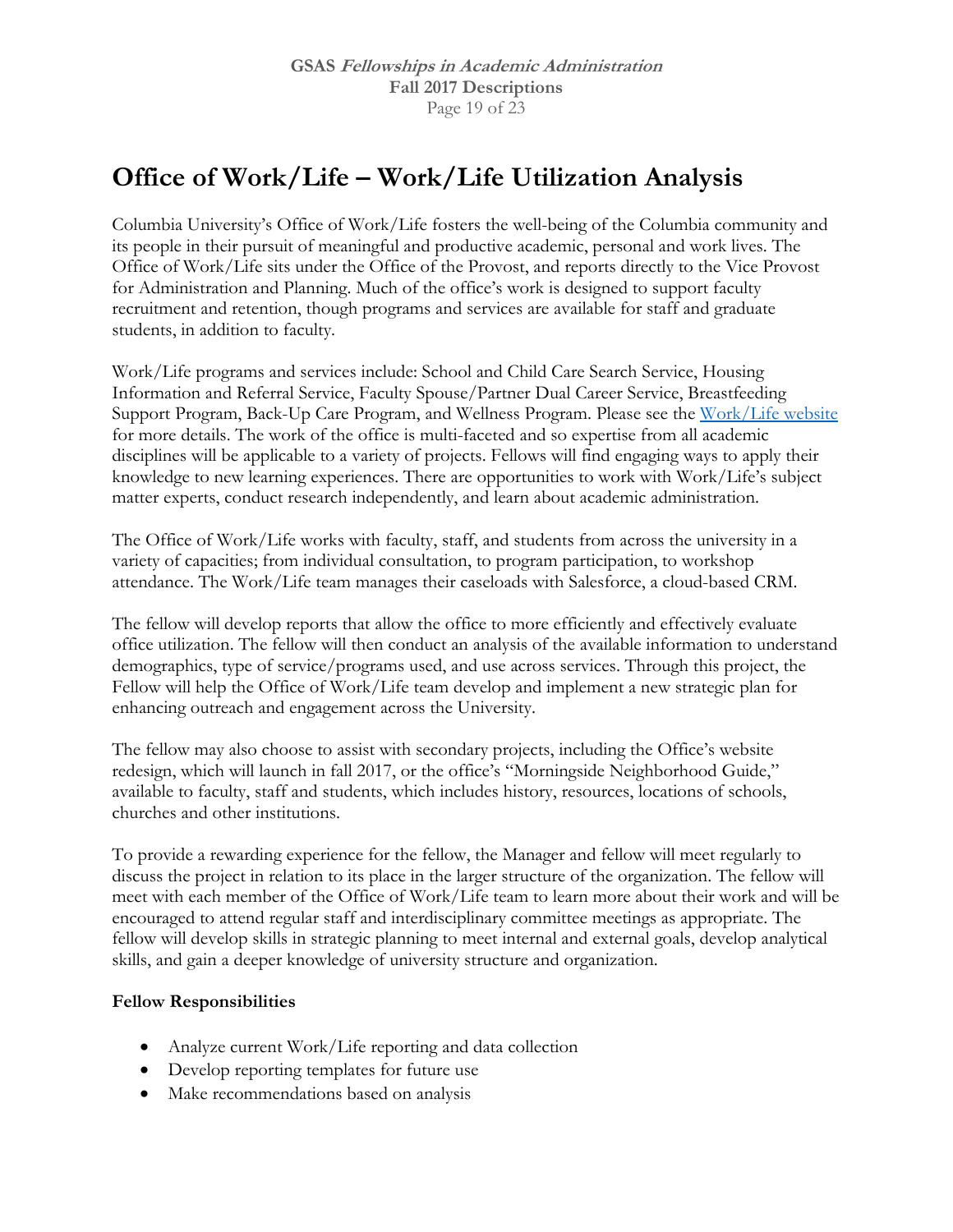Meet with the Office of Work/Life Manager once per week (or as needed) to check in about the project's progress, ask questions, and get feedback.

## **Desired Qualifications**

- Excellent written, oral and interpersonal skills
- Background in data collection and analysis

## **Expected Fellow Time Commitment**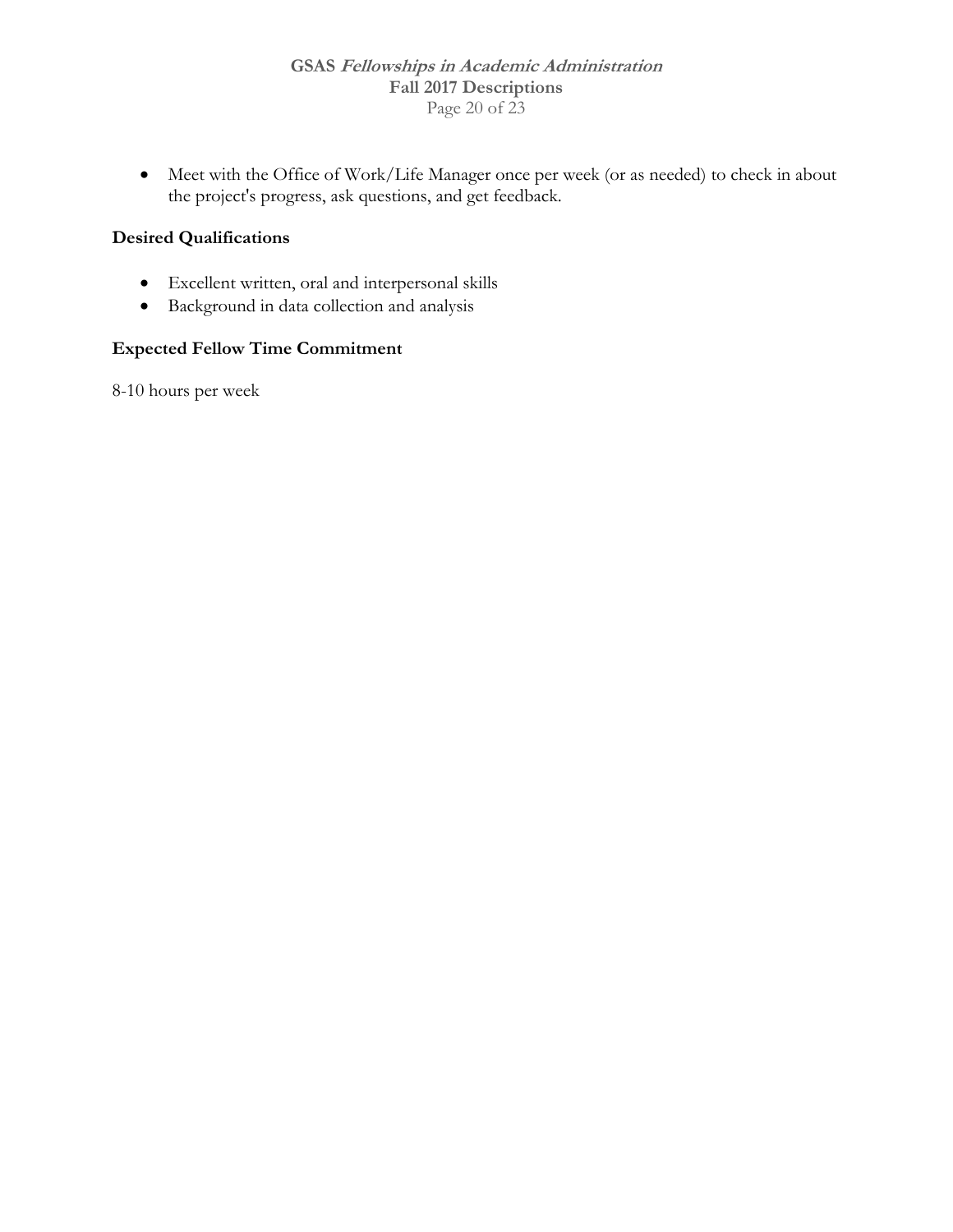## **Public Books – Editorial Internship**

Public Books (www.publicbooks.org) is an online magazine founded in 2012 by Sharon Marcus (Columbia University), a literary critic, and Caitlin Zaloom (New York University), an anthropologist. Their mission was simple: to create a diverse new home for intellectual debate online. Our contributors are those with expertise and something to say, from professors and graduate students to journalists and creative writers. When we last counted, over half of our contributors identified as women, one third identified as people of color, and one third identified as queer. Our staff is based in New York City, but our writers are located all over the world.

The selected fellow will have the opportunity to learn about and assist with the editing, production, and promotion of articles for the online magazine Public Books (www.publicbooks.org), which reaches a monthly audience of over 50,000 readers.

The fellow will meet regularly with both the managing editor and the senior editor and global coordinator to set goals, assess progress, and discuss next steps. Both mentors have extensive contacts in the New York City publishing world; given the fellow's aptitude and interest, they can make introductions and provide recommendations to the relevant professionals.

The Fellow should expect to develop skills in fact-checking, copyediting, website formatting, article proofing, and social media strategy.

## **Fellow Responsibilities**

Depending on interest and aptitude, the fellow may:

- Fact-check, copyedit, format for the website, and proof articles (reporting to the managing editor)
- Liaise with authors about publicizing their articles and contribute to our social-media feeds (under the supervision of the senior editor and global coordinator)
- Propose topics and works for review, communicate with reviewers, and contribute brief reviews and/or listicles (in consultation with the editors in chief and section editors)
- For those interested in multimedia production and/or web design, help Public Books expand to include more audio, video, podcast, and interactive material
- Conduct outreach with foreign publishers and publications
- Conduct outreach with potential readers and contributors
- Depending on skills and research background, the fellow may also pursue new initiatives within the organization.

## **Desired Qualifications**

- Experience with WordPress, social media and style guides a plus
- Knowledge of foreign languages highly desirable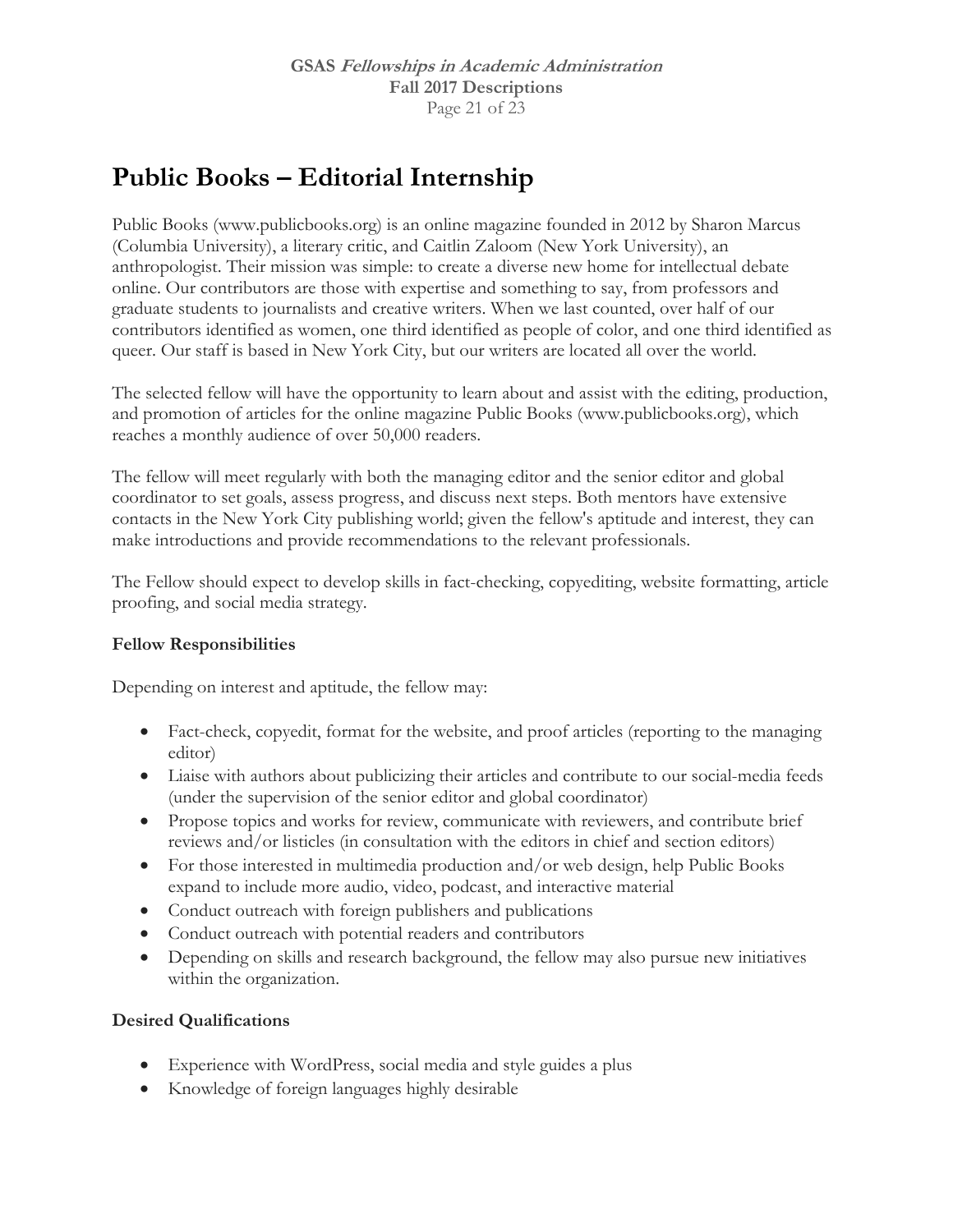#### **GSAS Fellowships in Academic Administration Fall 2017 Descriptions**  Page 22 of 23

## **Expected Fellow Time Commitment**

5-10 hours per week; please note that the fellow will be expected to travel to the Public Books offices at 20 Cooper Square, 5<sup>th</sup> Floor, New York, NY 10003.